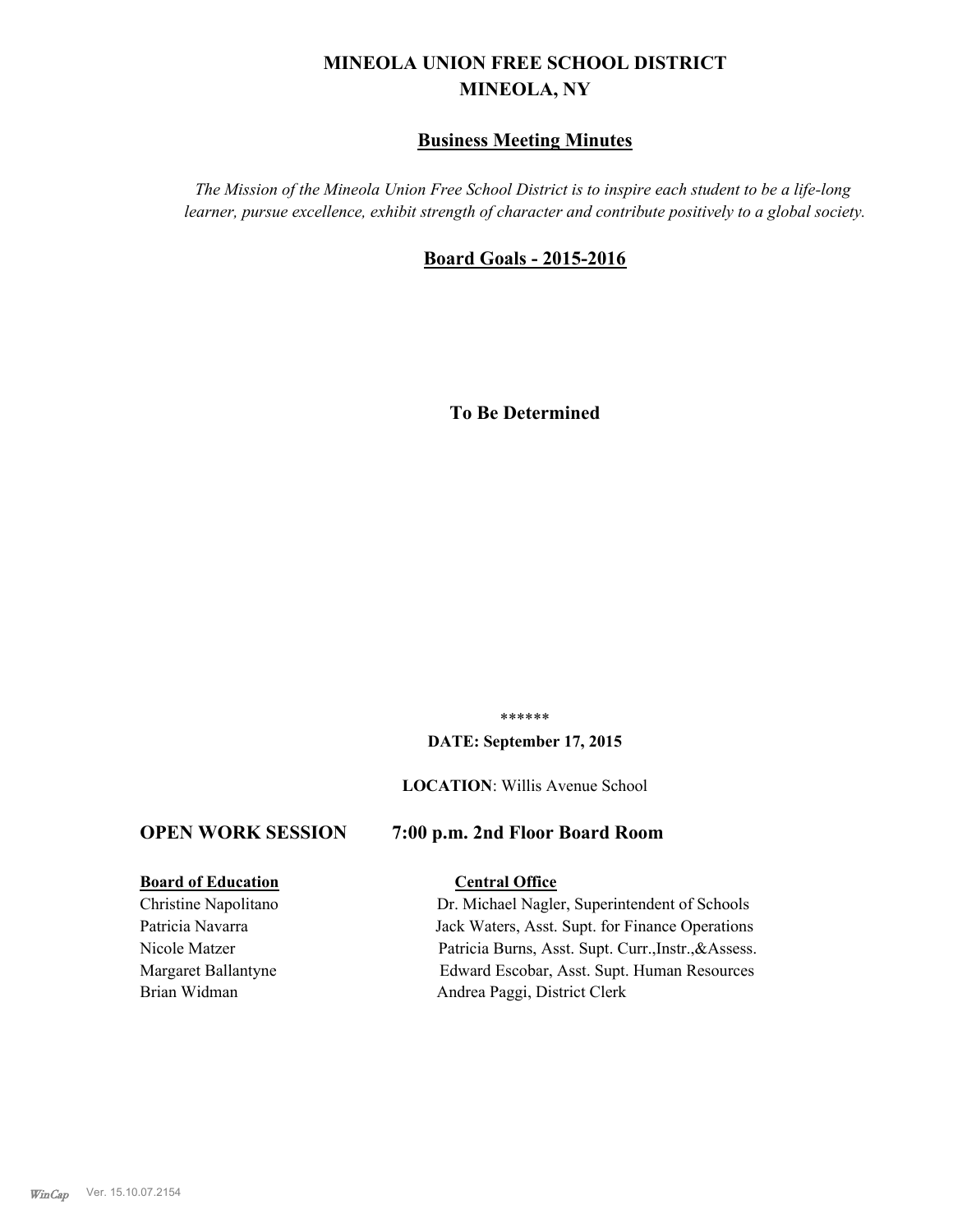## **E. Dais & Visitor Introductions**

#### **F. High School Student Organization Report**

Tonight's Student Organization report was by Felicia Villa and Chris Kostulias. Felicia gave an update on the Fine and Performing Arts Department. She reported that 5 students have been chosen to be part of the 2016 American Choral Directors Association Honors Choir; Nathan Bischoff, Sarah Carbain, Katrine Gulina, Jake Lenze and Felicia Villa. They will perform in Boston February 10- 13. The Marching Band's first performance took place on 9/12 during halftime at the football game and she added that the first competition will take place on 9/20. Felicia modeled the new band uniforms and thanked the Board and Dr. Nagler for approving the funds to order them. Chris Kostulias reported that students and the Guidance staff left today on the College Road Trip which will include visits to Boston University, Northeastern, Suffolk University and Stonehill College. He gave an update of some other events at the High School including: 9/21Guidance Senior Parents Night, 9/22 Mini-college fair, 9/25 Pep rally and 9/30 Open house/ Meet the teacher night. Chris reported that the iPad usage is a slow process and students are getting used to this new addition to their classes. Finally, he reported that the Varsity football team won their first game.

Dr. Nagler recognized Felicia being selected to perform in the All State Music Festival of the 2015 NYSSMA Winter Concert in December and she will be part of the mixed choir. Felicia was selected based upon her NYSSMA audition. He also acknowledged Claudia Serna for being named a Scholar by the College Board's National Hispanic recognition Program for outstanding academic achievement amongst Hispanic and Latino students. Ms. Matzer commented that she and Mr. Widman had the opportunity to hear Felicia sing the National Anthem at the 9/11 ceremony and she did a beautiful job.

## **G. BOE Reports**

#### **a. Comments from Board Trustees**

Brian Widman reported that he attended the Jackson Avenue PTA Meeting on 9/9 and he will be at the Welcome Back Social.

Margaret Ballantyne attended the Meadow Drive PTA meeting and is looking forward to the first SEPTA meeting for the school year. She is has been on twitter encouraged about all that is going on wthin the District. Dr. Ballantyne requested that she and Dr. Nagler visit all of the dual language classes from elementary to the older grades.

Nicole Matzer attended the Middle School PTA meeting. She also attended the Varsity football game and plans to attend many more.

Patricia Navarra stated that she is also on twitter and it has become so big. Ms. Navarra is looking forward to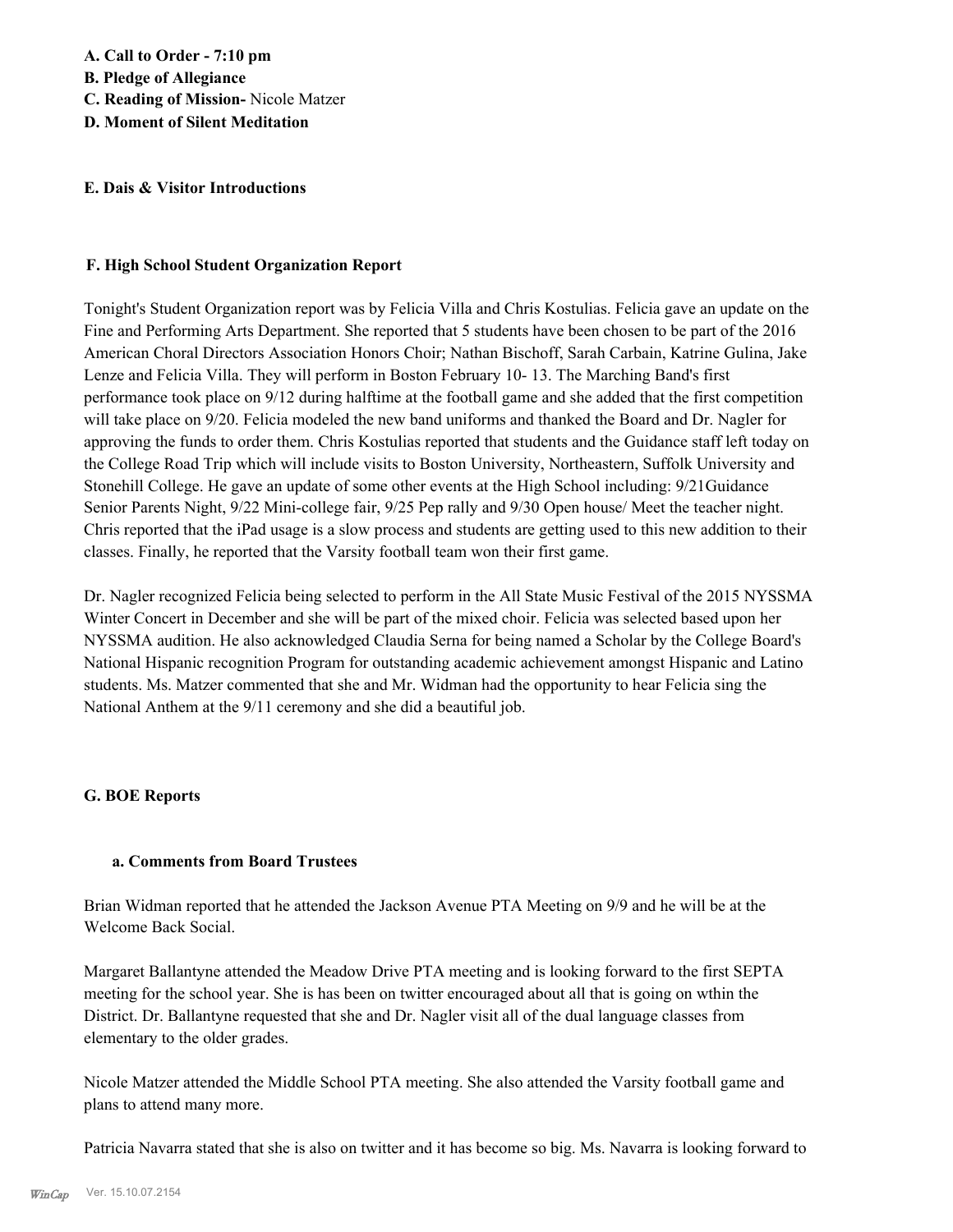visiting each of the schools and her first visit will be to Hampton Street School.

## **b. Comments from Board President**

Christine Napolitano stated that she has been on twitter and is learning a lot about what is going on throughout the District. Ms. Napolitano reported that she has been following several individuals on twitter: Ms. Spanhake, Guidance department, Dr. Smith and Mrs. Owens. She added that this is nice way to get information and recommends to the community to become twitter friendly. Ms. Napolitano feels this is a great way to share information and requested from the Superintendent a list of staff throughout the district who are on twitter. Christine Napolitano attended the Hampton Street PTA meeting and stated that the parents are young and enthusiastic. She hopes that parents will continue to attend the meeting throughout the year.

## **c. Comments from Superintendent**

The Superintendent informed that Board that they had met with Danielle Lambert and the information regarding the Capital Vote will be sent out in the Outreach. Dr. Nagler wanted to make everyone aware that there is a federal program for fourth grade students- "every kid in a park.gov"; the child and their family gets into parks for free. The Superintendent stated that he has already received a few calls from parents regarding the 2016/2017 school calendar and he stated that it is probable that school will open prior to Labor Day. The Superintendent received a letter from the Village of Mineola regarding a proposed variance for a three story Science building at 340 Jackson Avenue (which is Chaminade). The meeting is September 24th and he added that the problem is that this is already a very congested area. Dr. Nagler attended the 9/8 IBA Hearing, however the builder asked for an extension so there will be another meeting. Dr. Nagler stated that tomorrow, 9/18, Jackson Avenue is having a welcome back event at 5:30 pm and on 9/19, Meadow Drive will hold their welcome back event.

#### **H. Old Business**

There was no old business this evening.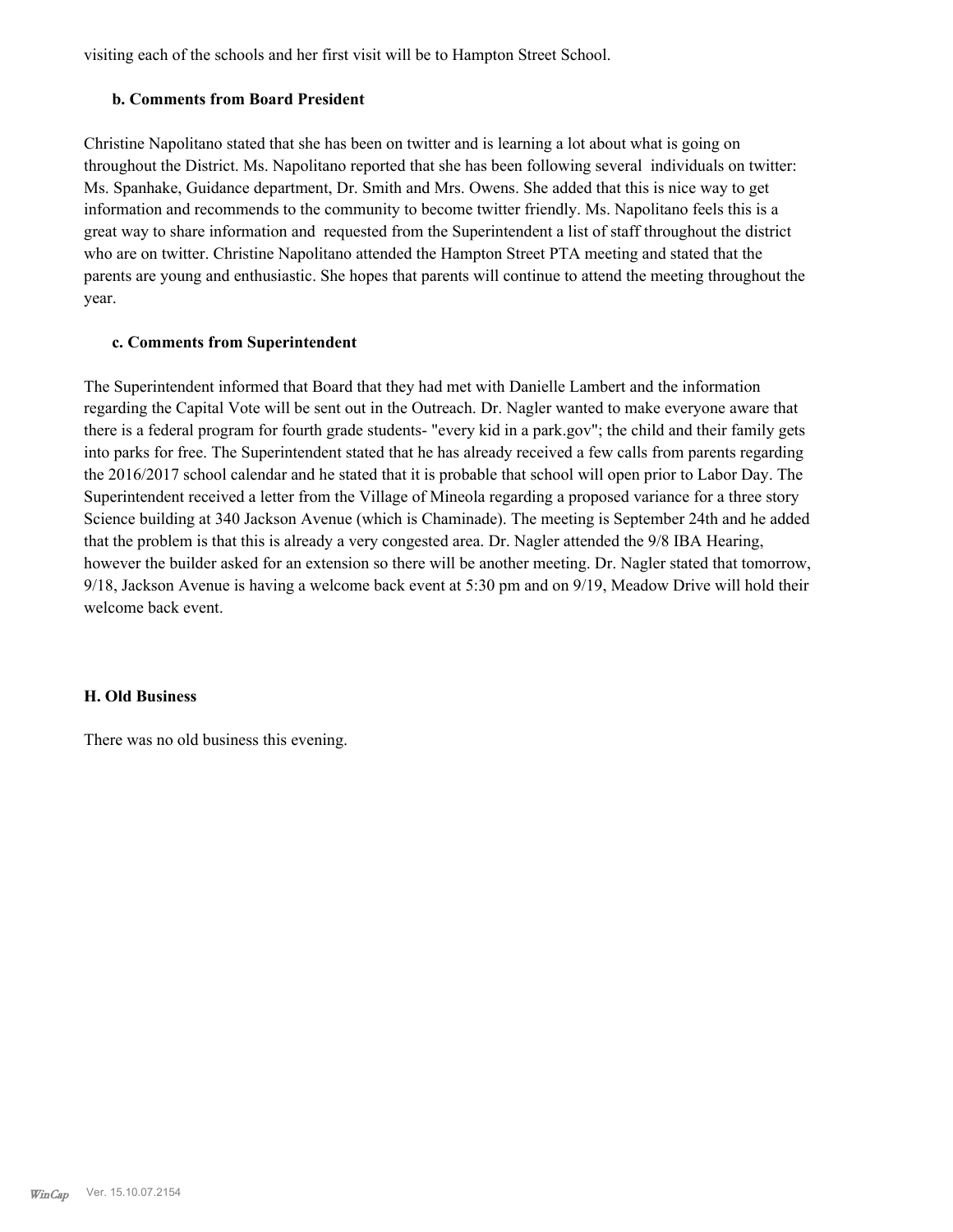## **Approval of CAP- Risk Assessment Report**

**RESOLUTION # 15 - BE IT RESOLVED** that the Board of Education of the Mineola Union Free School District hereby accepts the Corrective Action Plan ("CAP") related to the Risk Assessment Report and hereby instructs the Assistant Superintendent for Finance and Operations to file such a plan with the NYSED Office of Audit Services.

**Motion:** Nicole Matzer **Second:** Patricia Navarra

Discussion: The Superintendent stated that resolution # 15 and 16 are to accept the corrective action plans to address the recommendations made by the auditors and instructs Mr. Waters to file them with the NYSED. There was no additional discussion.

| Yes: | Brian Widman         | No: | <b>None</b> |
|------|----------------------|-----|-------------|
|      | Margaret Ballantyne  |     |             |
|      | Nicole Matzer        |     |             |
|      | Patricia Navarra     |     |             |
|      | Christine Napolitano |     |             |

**Passed:** Yes

## **Approval of CAP-Agreed Upon Procedures Report**

**RESOLUTION # 16 - BE IT RESOLVED** that the Board of Education of the Mineola Union Free School District hereby accepts the Corrective Action Plan ("CAP") related to the Agreed Upon Procedures Report and hereby instructs the Assistant Superintendent for Finance and Operations to file such a plan with the NYSED Office of Audit Services.

| <b>Motion:</b> | Brian Widman         |     |      |
|----------------|----------------------|-----|------|
| Second:        | Margaret Ballantyne  |     |      |
| Yes:           | Brian Widman         | No: | None |
|                | Margaret Ballantyne  |     |      |
|                | Nicole Matzer        |     |      |
|                | Patricia Navarra     |     |      |
|                | Christine Napolitano |     |      |

#### **Passed:** Yes

\*At this point in the meeting the Superintendent requested that there be a pause in the agenda for a presentation by the Marching Band. The presentation was made by this year's three Drum Majors. They emphasized that being part of the Marching Band has taught them very important skills including time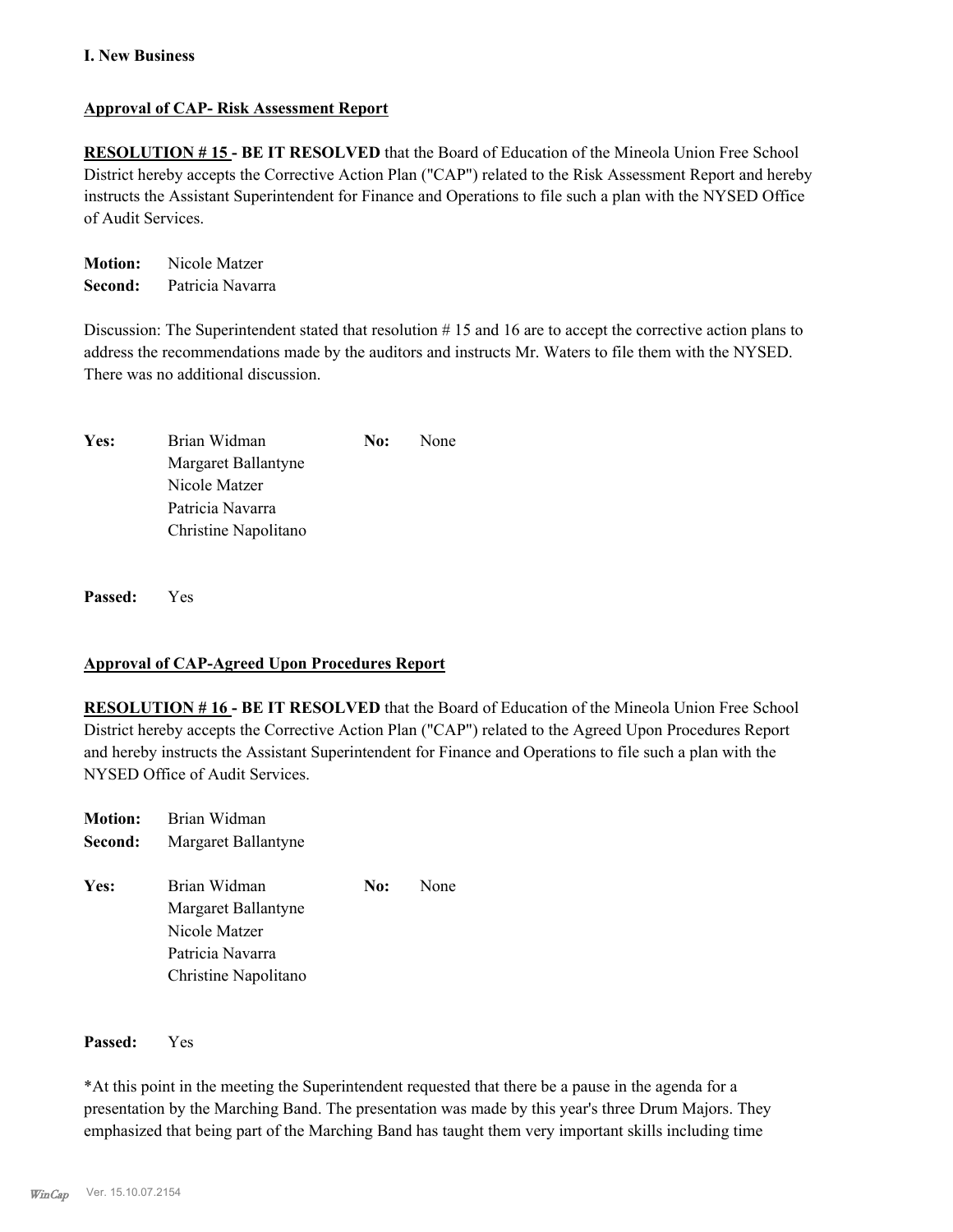management, discipline and communication; but it is also a lot of fun and very enjoyable. The girls thanked the Board and Dr. Nagler for their new uniforms and their support throughout the year. They encouraged everyone to come out and see their "scary" new show for this year. Dr. Nagler stated that he is very happy and proud to support the Marching Band. After the presentation the Board returned to New Business.

## **Accept donation**

**RESOLUTION # 17 - BE IT RESOLVED** that the Board of Education accepts the donation of \$2000 from the Mineola Music Parents Association to the Fine and Performing Arts Department for the purchase of music equipment and makes an appropriation increase adjustment to Budget code: 2110.200.00.2400.

**Motion:** Nicole Matzer **Second:** Patricia Navarra

Discussion: The Board thanked the Music parents for their generous donation to upgrade equipment.

| Yes: | Brian Widman         | No: | None |
|------|----------------------|-----|------|
|      | Margaret Ballantyne  |     |      |
|      | Nicole Matzer        |     |      |
|      | Patricia Navarra     |     |      |
|      | Christine Napolitano |     |      |

**Passed:** Yes

#### **Policy- First Reading of Policy # 7552- Student Gender Identity**

**RESOLUTION # 18 - BE IT RESOLVED** that the Board of Education of the Mineola UFSD waives the first formal reading of Policy # 7552 (Student Gender Identity) due to its availability on the information table.

**Motion:** Margaret Ballantyne **Second:** Patricia Navarra

Discussion: The Superintendent stated that all of the policies were updated and as new policies come in, the Board will review and adopt them. Dr. Ballantyne will oversee this process. There was no additional discussion.

| Yes: | Brian Widman         | No: | None |
|------|----------------------|-----|------|
|      | Margaret Ballantyne  |     |      |
|      | Nicole Matzer        |     |      |
|      | Patricia Navarra     |     |      |
|      | Christine Napolitano |     |      |

**Passed:** Yes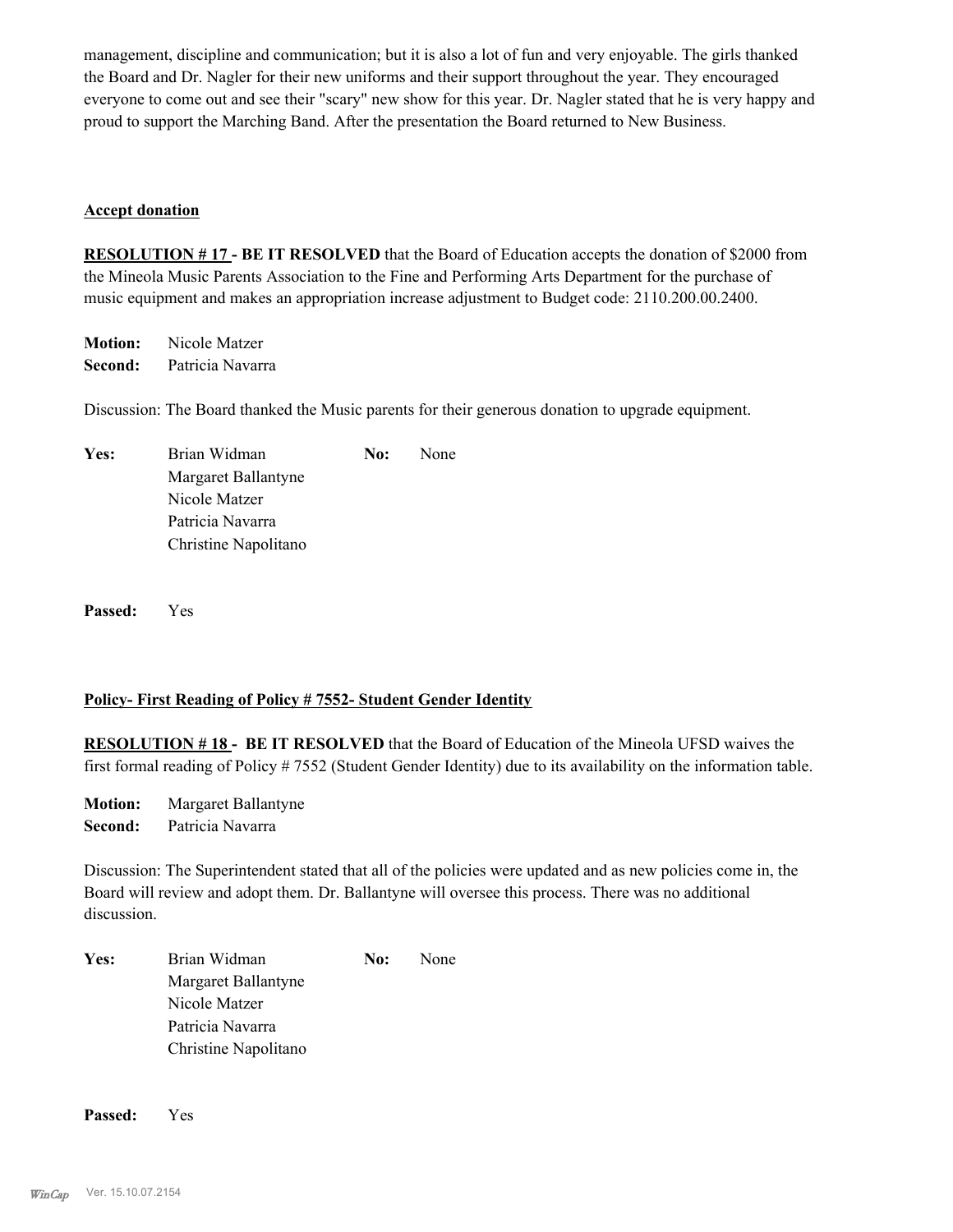**RESOLUTION # 19- WHEREAS**, the Mineola Union Free School District (the "District") acting through its Board of Education has proposed certain additions and alterations to the athletic field and school building at the Hampton Street School as more fully set forth in the plans on file in the Districts Administrative Office (the "Project"); and

**WHEREAS,** pursuant to the New York State Environmental Quality Review Act Article 8 of the New York State Environmental Conservation Law and associated regulations including 6 NYCRR Section 617.1 *et seq.* ("SEQRA"), the District is required to undertake a review of the potential environmental impacts associated with the Project and in consultation with its consultants and counsel, the District has determined that the Project constitutes a Type II Action under SEQRA as defined under 6 NYCRR Section 617.5 and subparts thereunder because this Project, in that the Project involves an addition of less than 1,000 square feet, will have no significant environmental impact.

Based on the foregoing, the District finds that the Project is exempt from SEQRA as a Type II action under the applicable regulations.

**Motion:** Brian Widman

**Second:** Nicole Matzer

Discussion: The Superintendent stated that after Michael Mark's presentation at the last meeting and the Board agreeing on the scope of the project, it is necessary for the Board to approve resolutions #19 and 20 and for the District to take the lead on these projects. There was no additional discussion.

| Yes: | Brian Widman         | No: | None |
|------|----------------------|-----|------|
|      | Margaret Ballantyne  |     |      |
|      | Nicole Matzer        |     |      |
|      | Patricia Navarra     |     |      |
|      | Christine Napolitano |     |      |
|      |                      |     |      |

**Passed:** Yes

## **Mineola High School Proposed Additions and Alterations**

**RESOLUTION # 20 - WHEREAS**, the Mineola Union Free School District (the "District") acting through its Board of Education has proposed certain additions and alterations to the athletic field and school building at the Mineola High School as more fully set forth in the plans on file in the Districts Administrative Office (the "Project"); and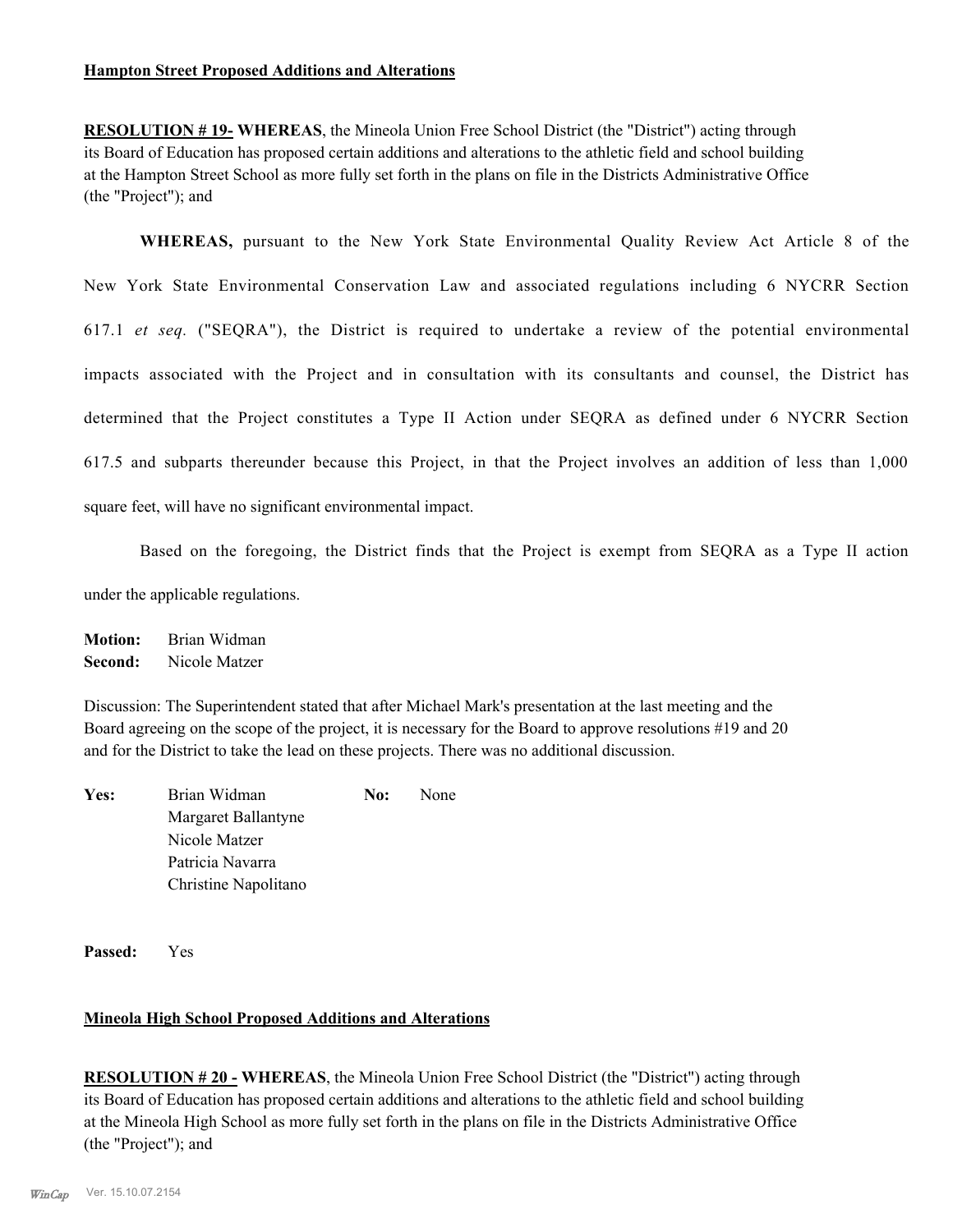**WHEREAS,** pursuant to the New York State Environmental Quality Review Act Article 8 of the New York State Environmental Conservation Law and associated regulations including 6 NYCRR Section 617.1 *et seq.* ("SEQRA"), the District is required to undertake a review of the potential environmental impacts associated with the Project and in consultation with its consultants and counsel, the District has determined that the Project constitutes a Type II Action under SEQRA as defined under 6 NYCRR Section 617.5 and subparts thereunder because this Project, in that the Project involves an addition of less than 1,000 square feet, will have no significant environmental impact.

Based on the foregoing, the District finds that the Project is exempt from SEQRA as a Type II action under the applicable regulations.

**Second:** Margaret Ballantyne Yes: Brian Widman **No:** None Margaret Ballantyne Nicole Matzer Patricia Navarra Christine Napolitano

**Passed:** Yes

**Motion:** Patricia Navarra

#### **Capital Reserve Vote and Proposition**

**RESOLUTION # 21- BE IT RESOLVED,** by the Board of Education of the Mineola Union Free School District, Nassau County, New York as follows:

Section 1: That a Special District Meeting of the qualified voters of said school district shall be held at the Jackson Avenue Elementary School, 300 Jackson Avenue, Mineola, New York, and at the Meadow Drive School, 25 Meadow Drive, Albertson, New York on the 10th day of November, 2015 at 6:00 a.m. prevailing time for the purpose of voting by voting machine and/or paper ballot upon the proposition hereinafter set forth. Polls for the purpose of voting will be kept open between the hours of 6:00 a.m. and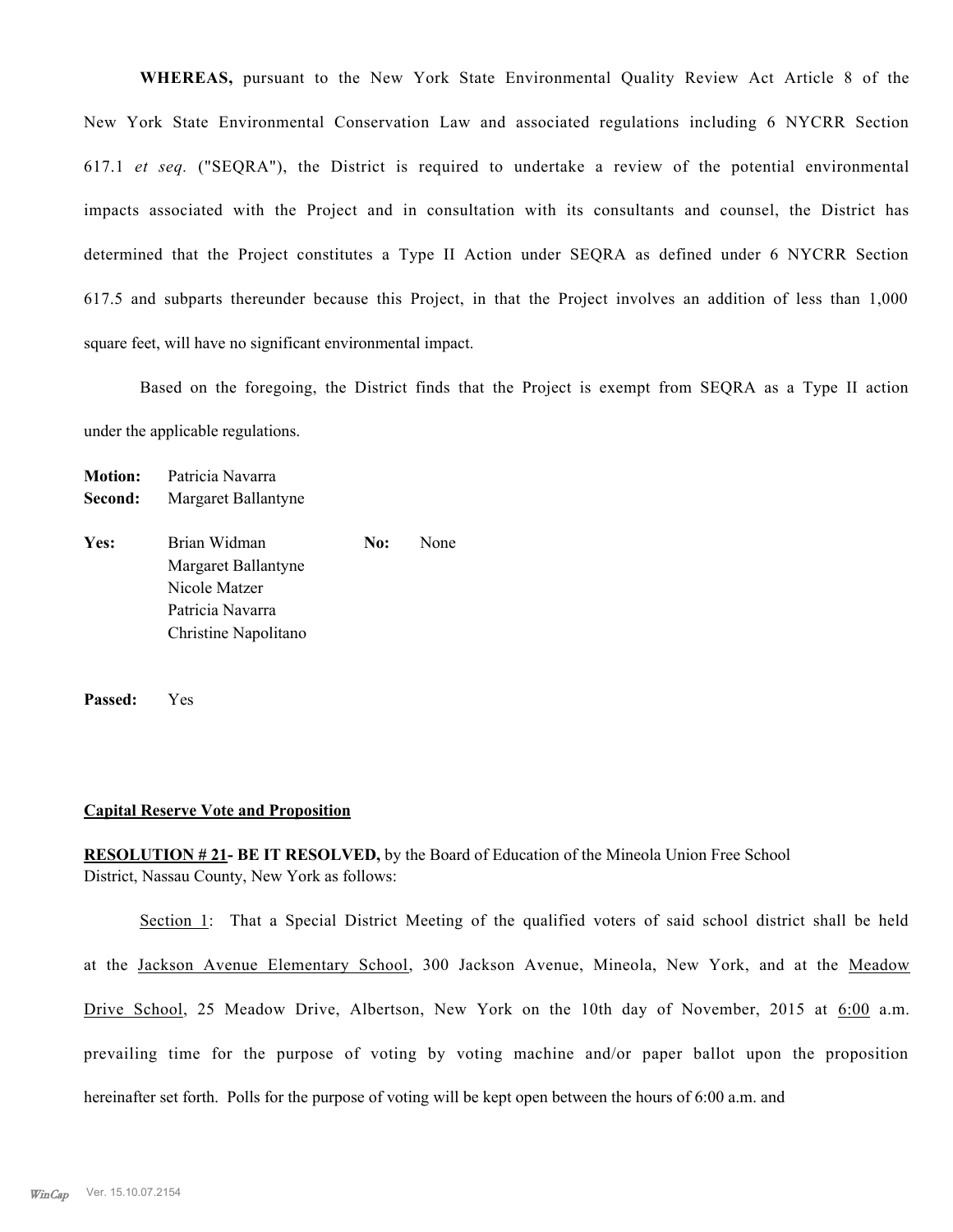9:00 p.m. prevailing time.

Section 2: The School District Clerk is hereby authorized to amend and or supplement the notices of the Special District Meeting hereinafter set forth from time to time as in her discretion such amendment may be required.

Section 3: That notice of said special meeting, including the propositions to be voted upon, shall be in substantially the following form to wit:

## NOTICE OF SPECIAL DISTRICT MEETING Mineola Union Free School District Nassau County, New York

The Board of Education of the Mineola Union Free School District, Nassau County, New York, HEREBY GIVES NOTICE that a Special District Meeting of the qualified voters of said School District will be held at the Jackson Avenue Elementary School, 300 Jackson Avenue, Mineola, New York and at the Meadow Drive School at 25 Meadow Drive, Albertson, New York on the 10th day of November, 2015 at  $6:00$ a.m. Prevailing Time, for the purposes of voting by voting machines and/or paper ballot upon the proposition hereinafter set forth. Polls for the purpose of voting will be kept open between the hours of 6:00 a.m. and 9:00 p.m. Prevailing Time.

#### PROPOSITION

Shall the following Resolution be adopted, to wit:

RESOLVED that the Board of Education of the Mineola Union Free School District is authorized to withdraw up to \$7,000,000 from the District's Capital Reserve Fund to pay for the cost of capital projects at the Hampton Street School, including construction of a new synthetic turf field, installation of field lighting and concession stand, a new cafeteria addition, a new classroom addition, and new bus loop with parking; and at the Mineola High School, including construction of a Synthetic Turf Regulation Field, replacement of the Running Track, construction of a new technology lab, and construction of additional storage space.

NOTICE IS HEREBY FURTHER GIVEN that applications for absentee ballots may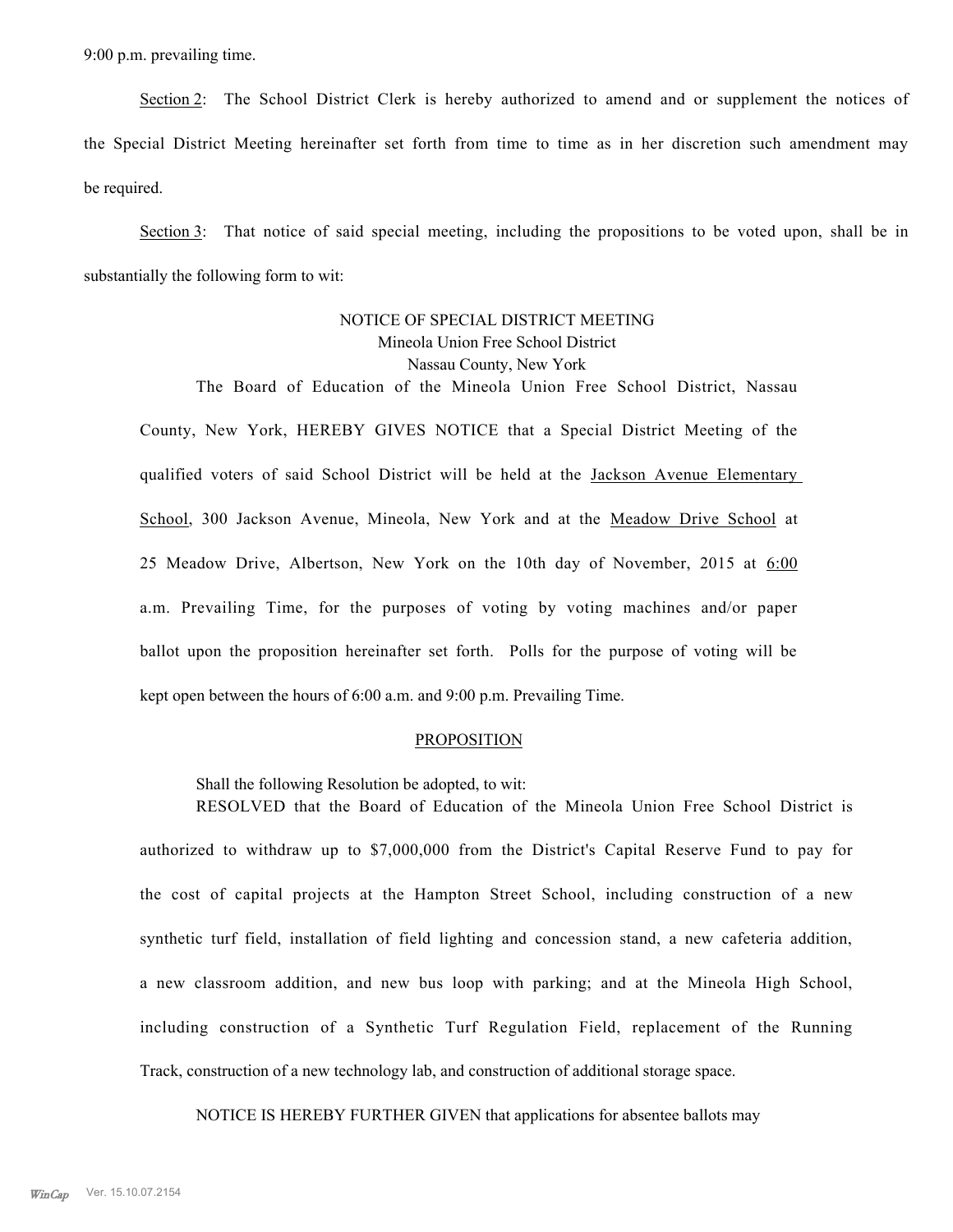be applied for at the office of the School District Clerk. Any such application must be received by the District Clerk at least seven (7) days before the date of the aforesaid Special District Meeting if the ballot is to be mailed to the voter, or the day before such Special District Meeting if the ballot is to be delivered personally to the voter. A list of all persons to whom absentee ballots shall have been issued shall be available for public inspection in the office of the School District Clerk not less than five (5) days prior to the date of the Special District Meeting (excluding Saturdays and Sundays) during regular office hours until the date of the aforesaid Special District Meeting. In addition, such list shall also be posted conspicuously at the places of voting during the hours of such Special District Meeting.

Dated: Mineola, New York September , 2015

> BY ORDER OF THE BOARD OF EDUCATION OF THE MINEOLA UNION FREE SCHOOL DISTRICT, NASSAU COUNTY, NEW YORK

 $\mathbf{By:}$ 

Andrea Paggi School District Clerk

Section 4: That the School District Clerk is hereby authorized and directed to cause notice to be given of said Special District Meeting in substantially the form set forth herein by publishing the same four (4) times within seven (7) weeks next preceding such district meeting, the first publication to be at least fortyfive (45) days before said meeting in "The Mineola American" and "The Williston Times", it being determined that such newspapers are of general circulation in the School District.

Section 5: This resolution shall take effect immediately.

**Motion:** Margaret Ballantyne **Second:** Nicole Matzer

Discussion: Christine Napolitano stated that she is very excited about this resolution. The Superintendent agreed and stated that the District set-up the capital reserve, with the community's permission, and saved the money. Now, we need their permission to take out this money to use for these capital projects. Dr. Nagler stated that there is no cost to the community and emphasized that these funds can only be used for capital projects. He stated that the district is finally at the point of getting to the "nice to haves" after ten years of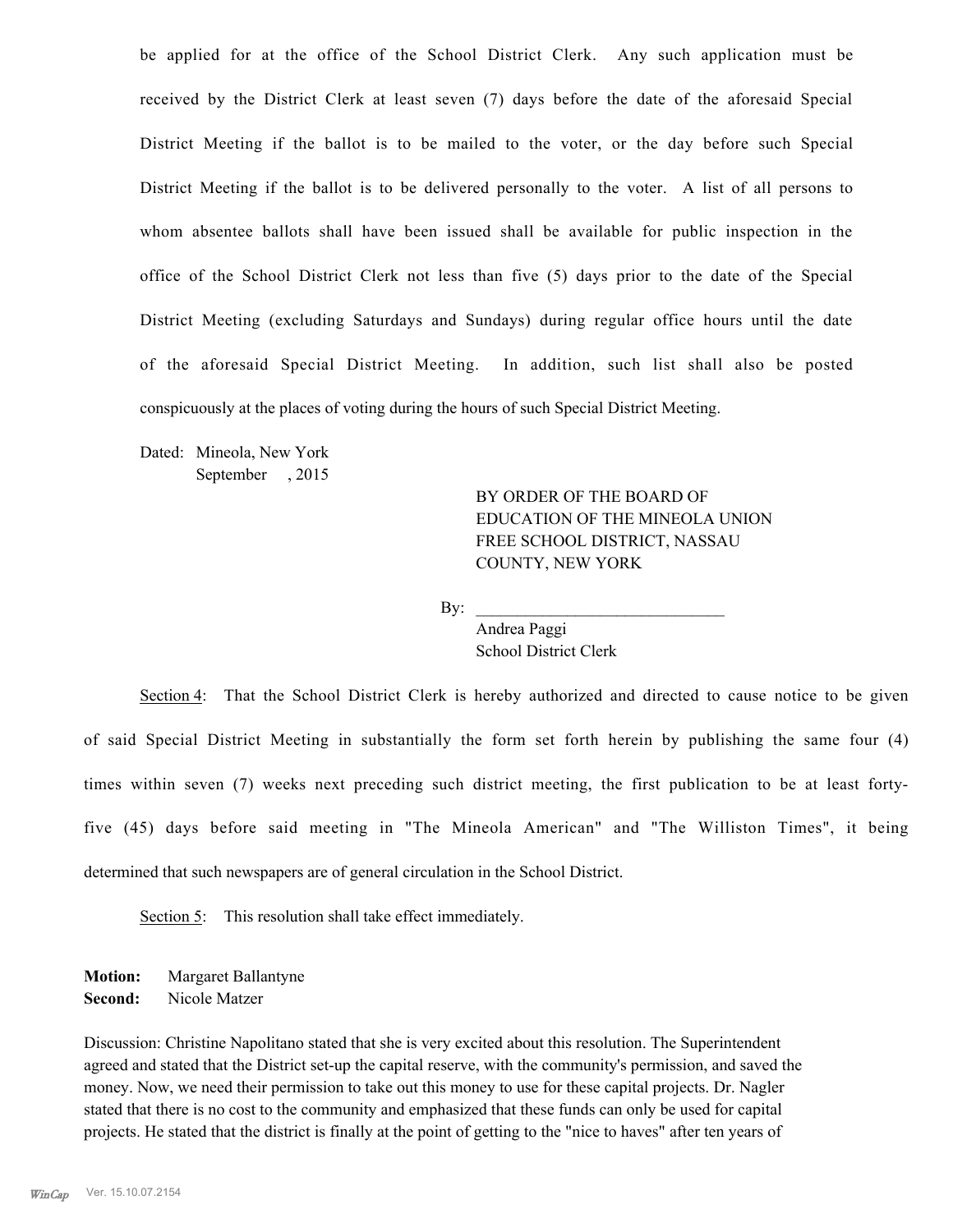completing the need to haves. He reminded everyone that if the resolution is voted down, then the money will remain in the capital reserve and the district will have to decide how to proceed. Mr. Waters stated if the District had to borrow money at the current rates, the interest costs would be \$2 million. We are very fortunate not to have to borrow this money. Ms. Napolitano stated that she is in favor of saving for projects rather than borrowing. She hopes that the Booster Club and other parent groups will help promote this project. Dr. Nagler stated that the particulars of this project will be in the "On Board". Dr. Nagler stated the question has been asked why vote in November. He stated that there is a very large backlog of projects in NYSED. They will not look at the project unless there is a definite funding source. Dr. Nagler stated that we will advertise this project to the best of our ability and he has already met with the district council to ask for their assistance. Margaret Ballantyne is very happy with this very comprehensive plan. She stated that we are getting many things and hopes that people look at the entire scope of the project. Christine Napolitano stated that we need to really promote this project. She ended by stating that this District is in a good place due to a lot of hard planning over the last 6- 8 years. This is a wonderful place to be in. There was no further discussion and the Board voted on the resolution.

| Yes: | Brian Widman         | No: | None |
|------|----------------------|-----|------|
|      | Margaret Ballantyne  |     |      |
|      | Nicole Matzer        |     |      |
|      | Patricia Navarra     |     |      |
|      | Christine Napolitano |     |      |

#### **Passed:** Yes

#### **J. Consensus Agenda**

**RESOLUTION # 22 - BE IT RESOLVED** that the Board of Education approves the consensus agenda items J.1.a. through J.4.b., as presented.

|      | <b>Motion:</b> Brian Widman |     |      |
|------|-----------------------------|-----|------|
|      | Second: Patricia Navarra    |     |      |
| Yes: | Brian Widman                | No: | None |
|      | Margaret Ballantyne         |     |      |
|      | Nicole Matzer               |     |      |
|      | Patricia Navarra            |     |      |
|      | Christine Napolitano        |     |      |

**Passed:** Yes

#### 1. **Instruction**

- a. Appointments Instruction
- That the Board of Education approves the appointment of Michelle Rodriguez, to the position of Probationary Elementary Teacher with Bilingual Education Extension certification, effective September 1, 2015. Salary: MA, Step 1, \$68,282. Probationary Period: September 1, 2015 to August 31, 2019. 1.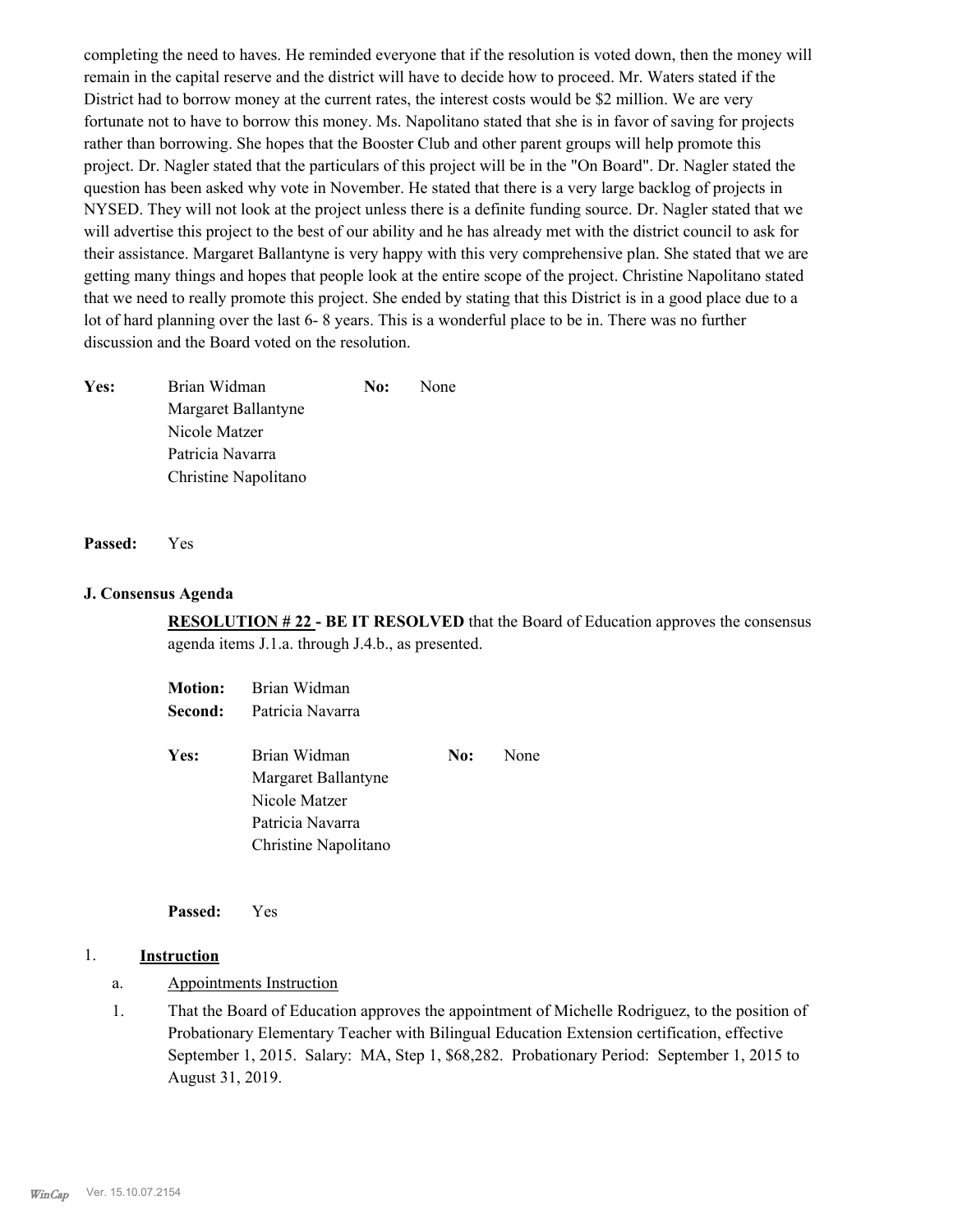That the Board of Education approves the appointment of Samantha Stavish, to the position of Leave Replacement Elementary Teacher for Iyla Wilson, effective September 16, 2015 to on or before June 30, 2016 with a salary of BA, Step 1, \$58,706. 2.

#### Appointment(S) Sub Teacher per diem b.

The Board of Education accepts the following individual(s) as Per Diem Substitute Teacher(s) for the current school year, at a daily rate of \$100.00 per day; and retirees at a daily rate of \$125.00 per day.:

|    | <b>EMPLOYEE NAME</b> | <b>EMPLOYEE CERTIFICATION</b>      |
|----|----------------------|------------------------------------|
|    | Daniel K. Barcavage  | Physical Ed, Health                |
| 2. | Bianca E. Margiotta  | Childhood Ed $(1-6)$ , SWD $(1-6)$ |

#### Appointment(s) Coaches c.

That the Board of Education approves the appointment of the following coaches for the current school year:

| <b>POSITION</b>               | <b>EMPLOYEE NAME</b>   | <b>STEP</b>    | <b>STIPEND</b> |
|-------------------------------|------------------------|----------------|----------------|
| Football - Varsity            | Daniel Guido           | 3              | \$10,745.00    |
| Football - Varsity Assistant  | John J. Tortora        | 3              | \$7,344.00     |
| Football - Varsity Assistant  | Helmut Bohringer       | 3              | \$7,344.00     |
| Football - Junior Varsity     | Mark Miller            | 3              | \$6,825.00     |
| Football - JV Assistant       | Christopher M. Schacca | 3              | \$6,314.00     |
| Football - Jr. High 7/8       | Matthew Antoniou       | 3              | \$6,314.00     |
| Football - Jr. High Asst. 7/8 | Mario Villa            | 3              | \$5,799.00     |
| Football - Jr. High Asst. 7/8 | Gregory A. Mayo        | 1              | \$4,605.00     |
| Soccer - Boy's Varsity        | Paulo A. Pereira       | 3              | \$7,848.00     |
| Soccer - Boy's Varsity Asst   | Albert Cavalluzzo      | 3              | \$5,350.00     |
| Soccer - Boys Junior Varsity  | Robert M. Mendes       | $\overline{2}$ | \$4,788.00     |
| Soccer - 7th Grade Boys       | Joseph P. Cerulli      | 3              | \$4,788.00     |
| Soccer - 8th Grade Boys       | Donald A. Leopardi     | 3              | \$4,788.00     |
| Soccer - Girl's Varsity       | Katherine P. Bennett   | 3              | \$7,848.00     |
| Soccer - Girl's Varsity Asst  | Tara M. McDonnell      | 3              | \$5,350.00     |
| Soccer - Girl's JV            | Bruce M. Vatske        | 3              | \$5,460.00     |
| Soccer - 7th Grade Girl's     | Nicholas A. Tonini     | $\overline{2}$ | \$4,270.00     |
| Soccer - 8th Grade Girl's     | Kevin A. Murphy        | 3              | \$4,788.00     |
| Volleyball - Girl's Varsity   | Hyunah Park            | 3              | \$7,848.00     |
| Volleyball - Girl's JV        | <b>Hilary Hunter</b>   | 3              | \$5,460.00     |
| <b>Cross Country Track</b>    | Thomas J. Leninger     | 3              | \$5,460.00     |

#### Appointment(s) Club/Stipends d.

That the Board of Education approves the following Club/stipend recommendations for the current school year:

| POSITION                 | EMPLOYEE NAME | <b>STIPEND</b> |
|--------------------------|---------------|----------------|
| Cheerleader Advisor-Fall | Laura DeFeo   | \$3,384.00     |

## 2. **Instruction: Contracted**

a. That the Board of Education approves the Individual Related Services agreement between Extraordinary Pediatrics, P.C. and the Mineola UFSD for the 2015- 2016 school year.

b. That the Board of Education approves the Instructional Services agreement between Developmental Disabilities Institute and the Mineola UFSD for the 2015- 2016 school year.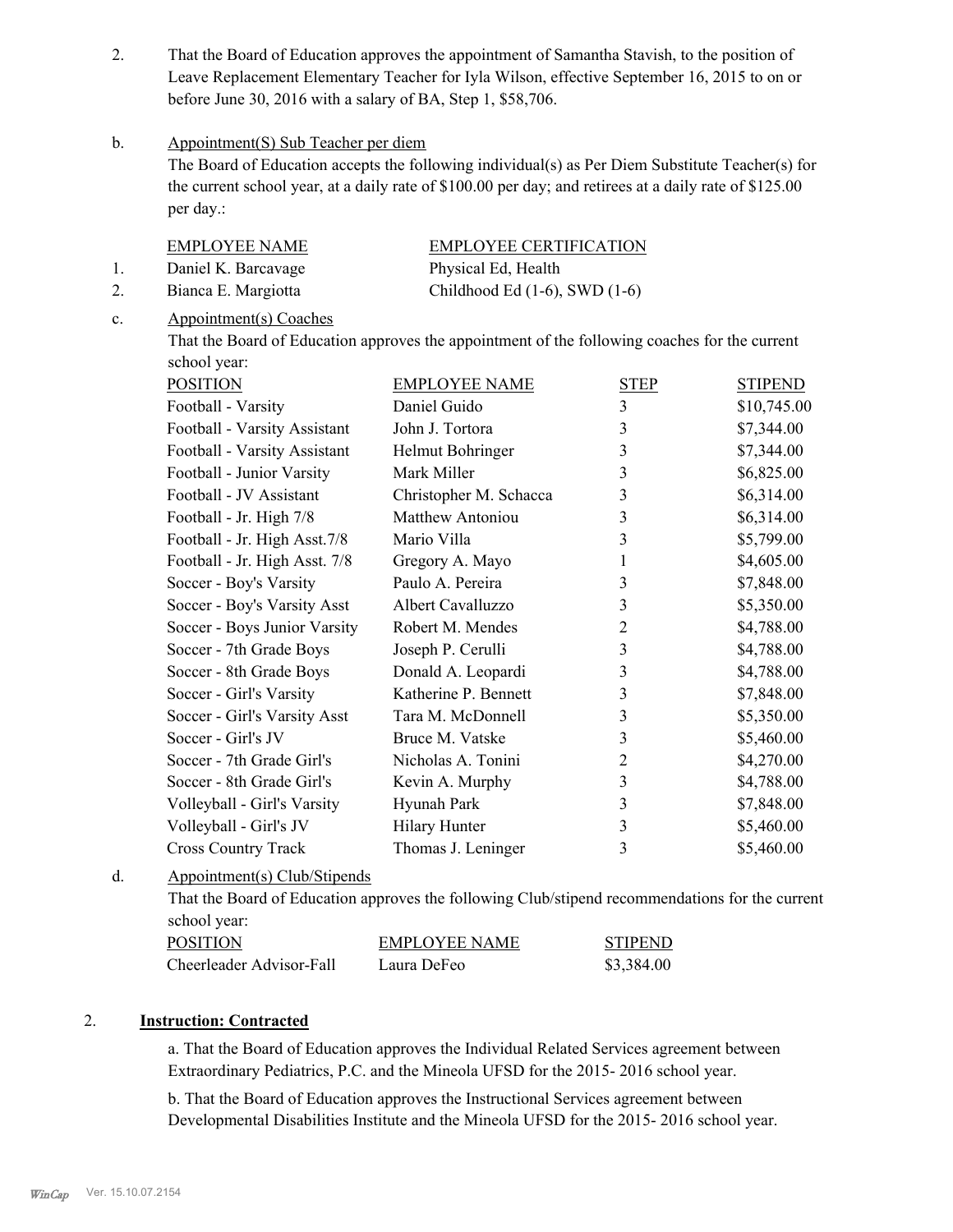c. That the Board of Education approves the agreement between OYOclass.com and the Mineola UFSD for the 2015- 2016 school year.

## 3. **Civil Service**

- a. Resignation(s)
- That the Board of Education accept the resignation of Zuzette M. Gallardo, part time Teacher Aide at the Jackson Avenue School, effective September 2, 2015. 1.
- b. Appointments
- That the Board of Education approve the appointment of Maureen Judge to the position of Nurse Substitute, effective October 1, 2015. Salary will be \$125 per day. 1.

## 4. **Business /Finance**

## a. **Treasurer's Report**

1. That the Board of Education accepts the Treasurer's report for the period ending July 31, 2015 and directs that it be placed on file.

## b. **Approval of Invoices and Payroll**

That the Board of Education accepts the Invoices and Payroll for the period ending July 31, 2015

| Warrant # 3 | August 12, 2015 | \$396,518.15 |
|-------------|-----------------|--------------|
| Warrant #4  | August 26, 2015 | \$446,380.93 |

## **TOTAL EXPENSES \$ 842,899.08**

PAYROLL  $# 3 \& # 4$ 

| General | \$1,028,628.56 |
|---------|----------------|
| F Fund  | \$139,843.34   |

**TOTAL PAYROLL \$1,168,471.90**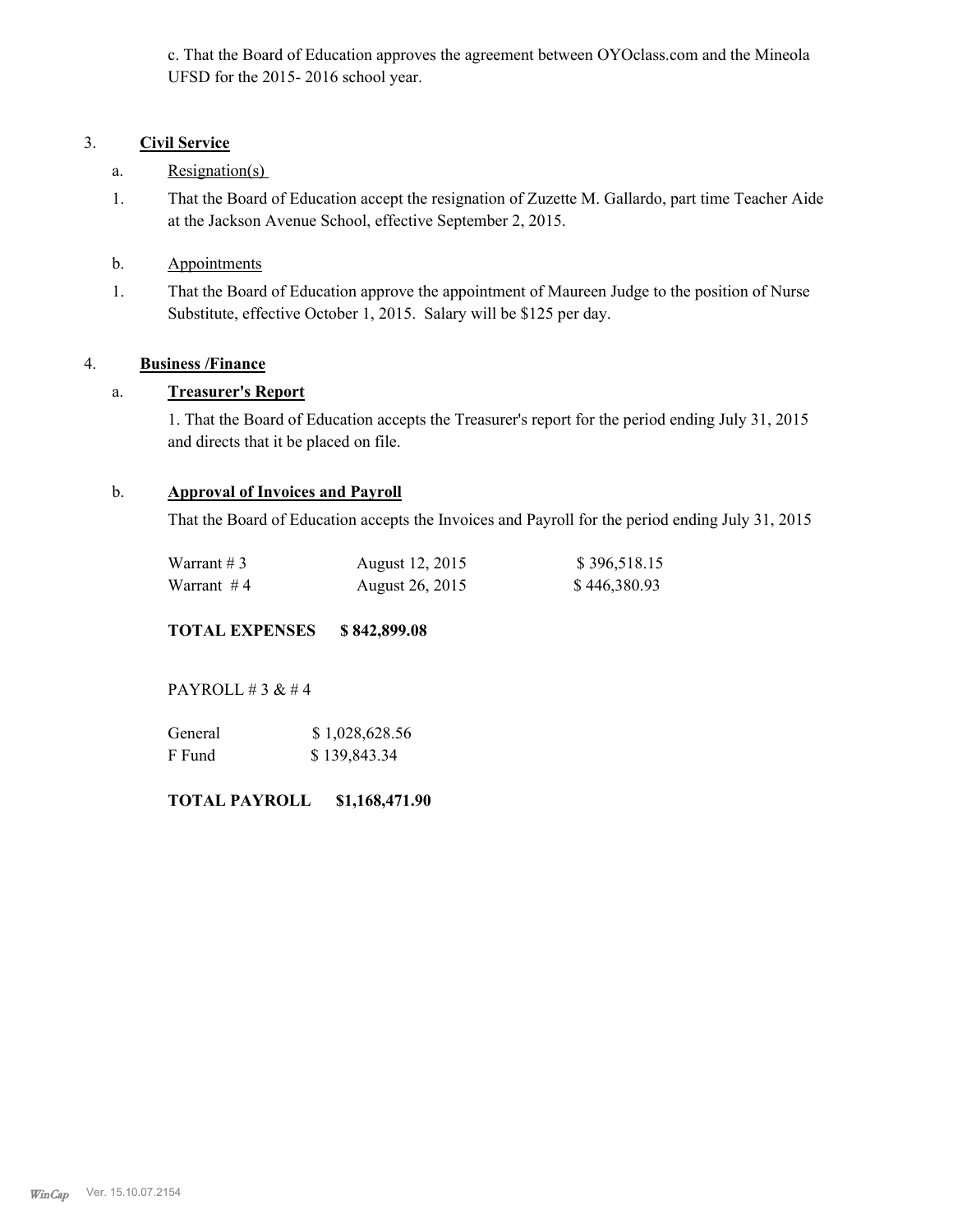## **Walk-On Agenda**

## **Approval of Memorandum of Agreement- Teacher Aides**

**RESOLUTION #23- BE IT RESOLVED** that the Board of Education hereby approves the terms of a Memorandum of Agreement with the Mineola Teacher Aide Association dated September 4, 2015, and authorizes the Superintendent of Schools and Counsel to incorporate terms of the Memorandum of Agreement into more a formal contract document.

**Motion:** Nicole Matzer **Second:** Margaret Ballantyne

Discussion: The Superintendent stated that this has been a long time coming. The previous contract with the Teacher Aide unit expired in 2009. He explained that this contract has been done within the framework of all of the other contracts. This contract will have new salary step and future hires will pay 25% of the cost of their insurance. Dr. Nagler stated that this has been a tough negotiation process.

| Yes: | Brian Widman         | No: | None |
|------|----------------------|-----|------|
|      | Margaret Ballantyne  |     |      |
|      | Nicole Matzer        |     |      |
|      | Patricia Navarra     |     |      |
|      | Christine Napolitano |     |      |

**Passed:** Yes

## **K. Superintendent's Report**

Superintendent of Schools' Reports for 9/17/15 Presentations:

1. Marching Band

## Superintendent Comments

The Superintendent displayed a draft of the 2015-2016 Board Goals, which addressed the following areas: educational, facilities and finance. The Board briefly discussed some changes in the wording of the goals. Dr. Nagler stated that he would make the suggested changes and forward the goals to the Board for review. It was decided that the 2015-2016 Board Goals would be put on the next agenda for approval. The Superintendent also explained that his goals and deliverables are based upon the Board goals. The Board then evaluates the Superintendent based upon these deliverables. He stated that the Board must decide which tool they will utilize in order to evaluate him.

There were no additional comments/ discussion.

## **L. Public Comments**

Ms. Napolitano opened the floor to public comments; however there were none this evening.